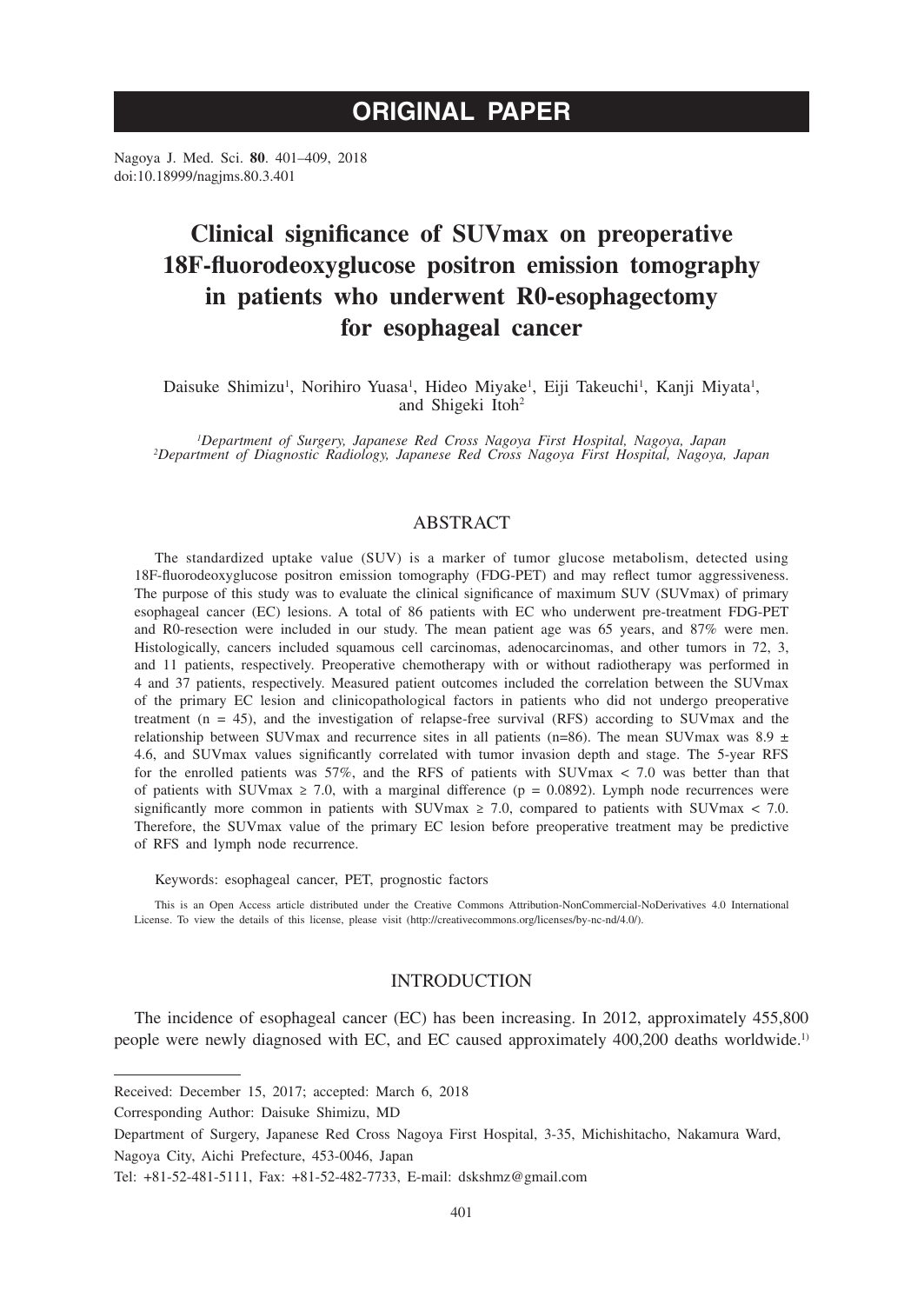Curative resection is a standard treatment for non-metastatic EC, and accurate prognostication facilitates the identification of patients who are at high risk of recurrence and may benefit from adjuvant therapies and surveillance planning. The most important prognostic indicator of EC is stage; however, additional prognostic value might be obtained from other modalities.

18F-fluorodeoxyglucose positron emission tomography (18F-FDG-PET) is an imaging modality that evaluates cellular glucose metabolism and provides functional information pertaining to malignant pathological changes.<sup>2,3)</sup> Many studies have investigated the use of a standardized uptake value (SUV) of a primary lesion as a prognostic indicator for patients with EC; however, the results are conflicting.4-16) The aim of this study was to clarify the clinical significance of maximum SUV (SUVmax) in patients who underwent R0-esophagectomy for EC.

### MATERIALS AND METHODS

#### *Patients and Methods*

A total of 86 patients with EC who underwent a pre-treatment FDG-PET/CT scan, followed by R0-esophagectomy, between April 2006 and December 2014 were enrolled in this study. The patients' mean age was 65 (range: 45–81), and 75 patients were men. There were 72 patients with squamous cell carcinoma, 3 with adenocarcinoma, and 11 with other histological types (adenosquamous carcinoma, basaloid squamous carcinoma, carcinosarcoma, endocrine cell carcinoma, adenoid cystic carcinoma, spindle cell carcinoma, and pCR due to preoperative therapy in 3, 3, 1, 1, 1, 1, and 1 case(s), respectively). The tumor was located in the upper, middle, and lower esophagus in 19, 40, and 27 patients, respectively. A total of 41 patients underwent preoperative treatment, i.e., 37 patients underwent chemotherapy (the most common treatment regimen: CDDP/5-FU), and 4 patients underwent chemoradiotherapy (CDDP/5-FU and 50–60 Gy). Preoperative chemotherapy was commonly performed for patients with clinical stage II or III EC,<sup>17)</sup> and was also performed for patients with cT4 EC. A total of 30 patients received post-operative adjuvant therapy, 28 received chemotherapy (CDDP/5-FU), 1 received radiation therapy, and 1 underwent chemoradiotherapy.

FDG-PET was performed before preoperative treatment or surgery. The Discovery ST Elite system or the Discovery PET/CT 600 Motion system (GE Healthcare, Buckinghamshire England, UK) were used to obtain separate images of CT and PET scan images, which were accurately combined later, using a computer. The scanners had an axial field of view of 50.0 cm and a spatial resolution of 3.3 mm. The whole-body CT scan covered the area from the supraorbital foramen to the femoral region. The imaging test was initiated 40–45 minutes after an intravenous injection of 18F-fluorodeoxyglucose tracer. Blood glucose levels were within the normal range in all patients. An OSEM reconstruction was used, $18$  and SUVmax was defined as the maximum value of SUV in the entire area of a primary EC.

We classified the pathological factors according to the 2010 UICC classification.<sup>19)</sup> The relationship between SUVmax and pathological tumor invasion depth (T), lymph node metastases  $(N)$ , and stage were investigated in patients who did not undergo preoperative treatment ( $n =$ 45). The patients' medical records were investigated, in order to identify evidence of recurrence. Follow-up data were collected for all survivors, through July 2016. The relationship between SUVmax and relapse-free survival (RFS) was evaluated in all study patients (n=86). In addition, the relationship between SUVmax and sites of recurrence was evaluated. This study was performed retrospectively; therefore, the ethics committee of our hospital did not consider patient consent necessary.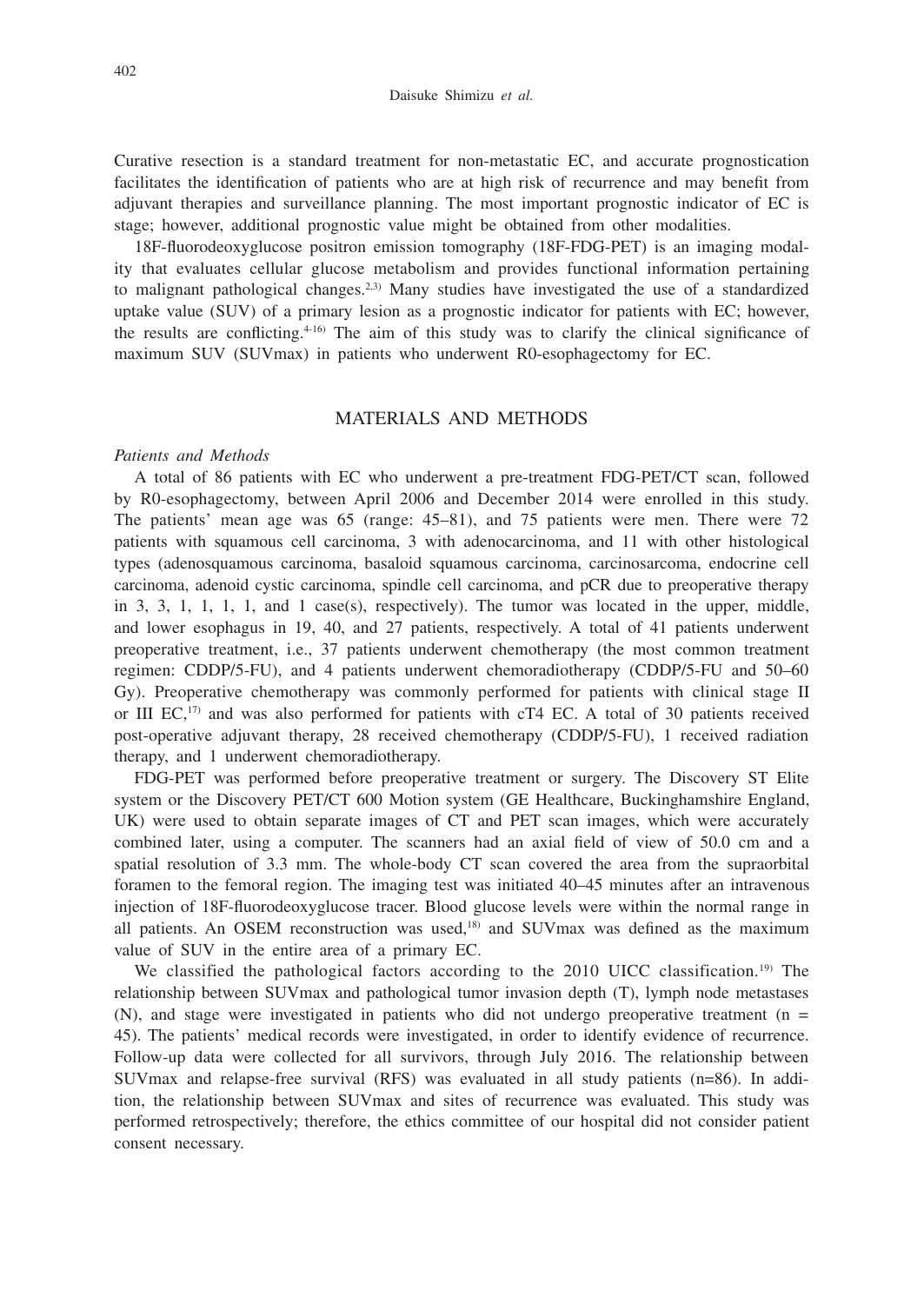#### *Statistical analysis*

Categorical variables were compared using the  $\chi$ 2 test or Fisher's exact test. Continuous variables are presented as the mean  $(\pm S)$  and were compared with Student's t test, Mann-Whitney U test, or Kruskal-Wallis test, as appropriate. Survival curves were estimated using the Kaplan-Meier method. The log rank test was employed to determine the differences in survival between the groups. A multivariate analysis was performed for the factors with p values < 0.10 in the univariate analysis. The Cox proportional hazards model was used to calculate hazard ratios and 95% confidence intervals (CIs). RFS was calculated based on the time from the date when preoperative treatment (preoperative chemotherapy or chemoradiotherapy) began or from the date of surgery, for patients who did not undergo preoperative treatment, until the date when recurrence was first identified. Statistical analysis was performed using the JMP software program (version 10.0 for Windows, SAS Institute Inc., Cary, NC, USA), at a significance level of  $p < 0.05$ .

## RESULTS

The patient demographics are presented in Table 1. The mean SUVmax of primary EC was 8.9  $\pm$  4.6 (2.2–22.5), and the SUV max values significantly correlated with pathological depth of tumor invasion and stage in the 45 patients who did not undergo preoperative therapy (Table 2).

| Table 1<br>Patient demographics                    |                   |                                                                      |                                                                                   |        |  |  |  |  |
|----------------------------------------------------|-------------------|----------------------------------------------------------------------|-----------------------------------------------------------------------------------|--------|--|--|--|--|
|                                                    | Total<br>$(n=86)$ | Patients without<br>preoperative<br>therapy<br>$(n=45)$              | Patients with<br>preoperative<br>therapy<br>$(n=41)$                              | p      |  |  |  |  |
| Age<br>$(mean \pm SD, range (years))$              |                   | $65.2 \pm 7.0$ (45-81) $65.8 \pm 8.2$ (45-81) $64.6 \pm 5.0$ (53-76) |                                                                                   | 0.4352 |  |  |  |  |
| Sex (M:F)                                          | 75:11             | 39:6                                                                 | 36:5                                                                              | 0.8746 |  |  |  |  |
| Histology<br>$(SCCa)$ : AC <sup>b</sup> ): others) | 73:3:10           | 36:3:6                                                               | 37:0:4                                                                            | 0.1984 |  |  |  |  |
| Location<br>(upper : middle : lower)               | 19:40:27          | 11:21:13                                                             | 8:19:14                                                                           | 0.8083 |  |  |  |  |
| Tumor diameter<br>$(mean \pm SD, range (mm))$      |                   | $44 \pm 25$ (0-108) $52 \pm 26$ (14-108)                             | $36 \pm 20 (0 - 90)$                                                              | 0.0033 |  |  |  |  |
| Depth of tumor invasion<br>(T1a: T1b: T2: T3: T4a) | 12:212:19:29:5    | 4:14:7:17:3                                                          | 8:7:12:12:2                                                                       | 0.2090 |  |  |  |  |
| Lymph node metastasis<br>(N0:N1:N2:N3)             | 31:27:18:10       | 18:13:7:7                                                            | 13:14:11:3                                                                        | 0.3686 |  |  |  |  |
| Stage $(I:II:III)$                                 | 25:18:43          | 14:12:20                                                             | 12:6:23                                                                           | 0.3623 |  |  |  |  |
| $SUV$ max <sup>c)</sup><br>$(mean \pm SD, range)$  |                   |                                                                      | $8.9 \pm 4.6$ (2.2–22.5) $8.3 \pm 4.6$ (2.2–18.5) $9.6 \pm 4.5$ (3.3–22.5) 0.1712 |        |  |  |  |  |

**Table 1** Patient demographics

a) SCC: squamous cell carcinoma, b) AC: adenocarcinoma, c) SUVmax: maximum standardized uptake value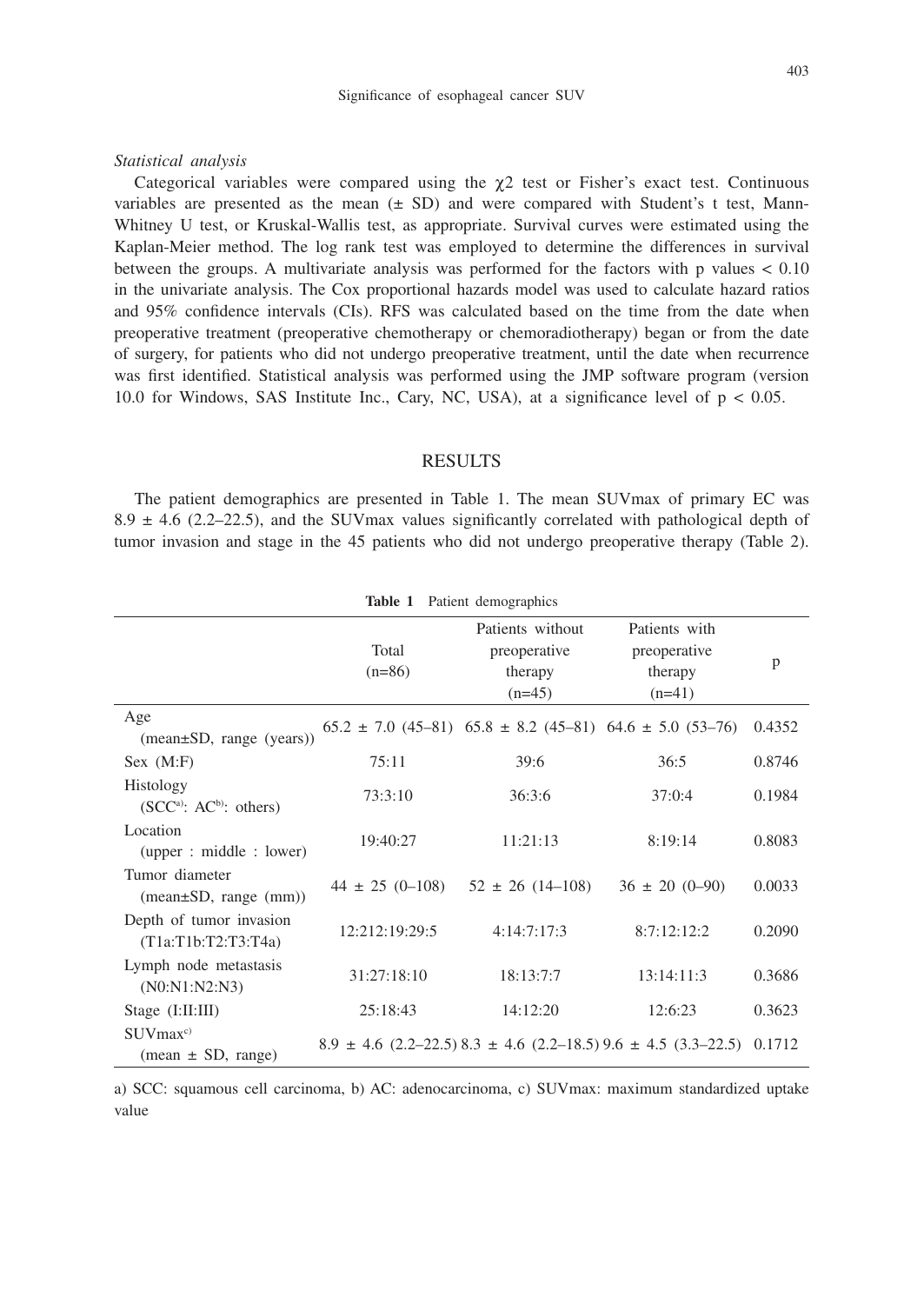|                             | $\mathbf n$    | <b>SUVmax</b>  | p        |
|-----------------------------|----------------|----------------|----------|
| Age                         |                |                |          |
| <65                         | 20             | $8.6 \pm 4.6$  |          |
| $\geq 65$                   | 25             | $8.0 + 4.7$    | 0.6681   |
| Sex $(M : F)$               |                |                |          |
| M                           | 39             | $8.1 + 4.7$    |          |
| F                           | 6              | $9.1 \pm 4.2$  | 0.6266   |
| Location                    |                |                |          |
| Upper                       | 11             | $6.1 \pm 3.6$  |          |
| Middle                      | 21             | $9.2 + 5.0$    | 0.3019   |
| Lower                       | 13             | $8.6 + 4.4$    |          |
| Tumor diameter (mm)         |                |                |          |
| $<$ 40                      | 18             | $6.9 \pm 4.9$  |          |
| $\geq 40$                   | 27             | $9.1 \pm 4.3$  | 0.1226   |
| Depth of tumor invasion (T) |                |                |          |
| pT1a                        | $\overline{4}$ | $4.4 \pm 1.4$  |          |
| pT1b                        | 14             | $5.2 \pm 3.6$  |          |
| pT <sub>2</sub>             | $\tau$         | $6.2 \pm 3.2$  | < 0.0001 |
| pT3                         | 17             | $11.4 \pm 3.5$ |          |
| pT4a                        | 3              | $14.1 \pm 2.7$ |          |
| Lymph node metastasis (N)   |                |                |          |
| pN0                         | 18             | $7.6 + 5.7$    |          |
| pN1                         | 13             | $7.8 + 4.0$    |          |
| pN2                         | $\tau$         | $10.1 + 4.7$   | 0.3683   |
| pN3                         | $\tau$         | $9.1 \pm 2.0$  |          |
| Stage                       |                |                |          |
| I                           | 13             | $4.9 \pm 3.7$  |          |
| $\mathbf{I}$                | 12             | $8.4 \pm 5.5$  | 0.0014   |
| Ш                           | 20             | $10.3 \pm 3.4$ |          |

**Table 2** Relationship between SUVmax and clinicopathological factors in 45 patients treated without preoperative therapy

Bold values indicate statistical significance  $(p<0.05)$ .

The median follow-up period of the patients in this study was 34.8 months (interquartile range: 7.5–62.1 months), and the 5-year RFS was 57%. When the differences in RFS were examined by bisecting the SUVmax within an interval, between 3.0 and 14.0, the largest difference in RFS between the two groups was observed at a SUVmax of 7.0. The RFS for patients with SUVmax  $\geq$  7.0 was lower than that of patients with SUVmax  $\lt$  7.0, and the 5-year RFS was 48% and 66% in patients with SUVmax values  $\geq 7.0$  and  $\lt 7.0$ , respectively (p = 0.0892, Fig. 1). Although similar results were observed in a subgroup analysis of the 45 patients who did not undergo preoperative treatment ( $p = 0.0698$ ), there was little difference for the 41 patients who received preoperative treatment  $(p = 0.7633)$  (Fig. 2(a), (b)).

The univariate analysis of the relapse-free survival, based on clinicopathological factors and SUVmax, showed that tumor diameter, depth of invasion, lymph node metastasis, stage, and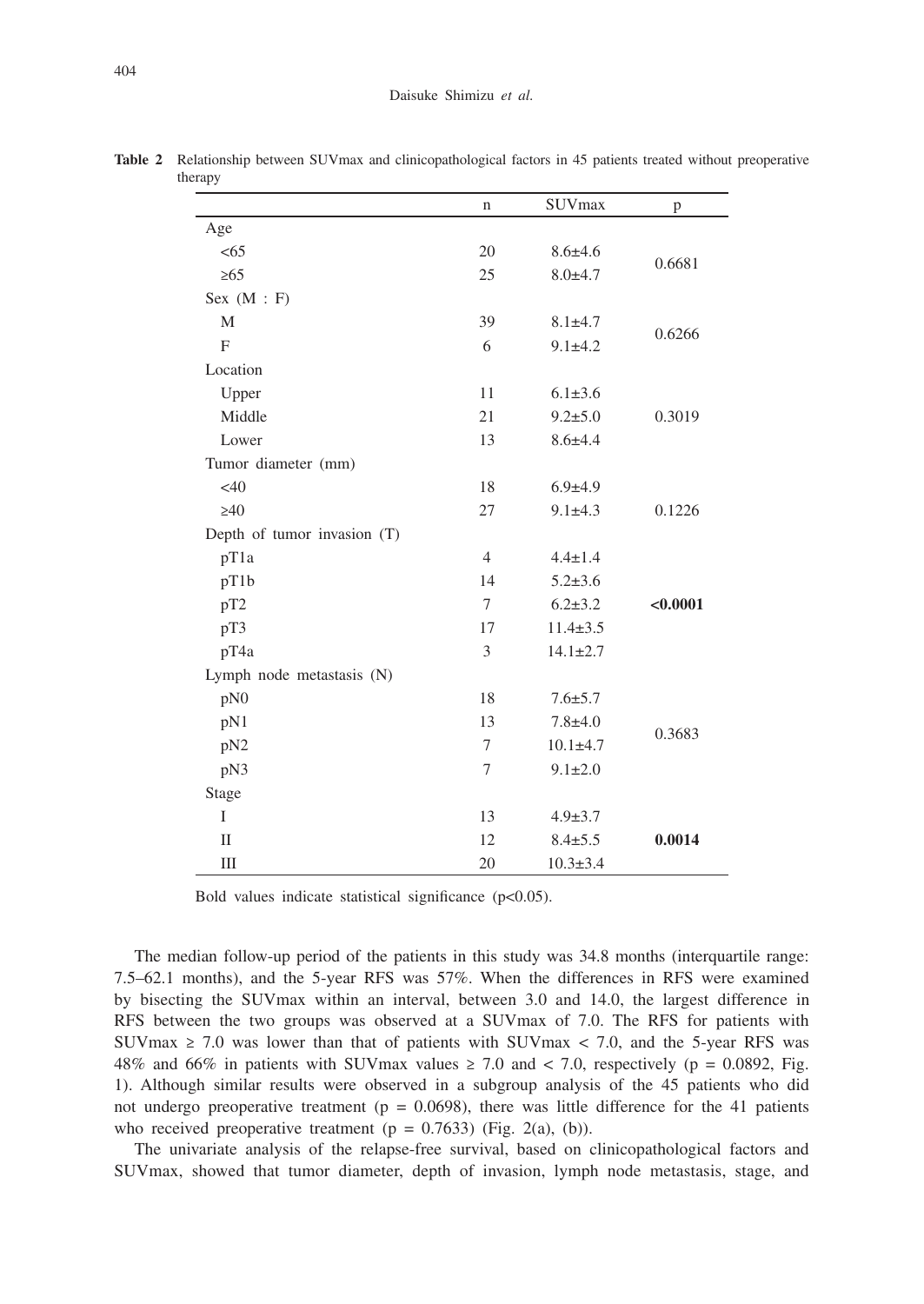

**Fig. 1** Kaplan-Meier survival curves for relapse-free survival of patients who underwent R0 resection for esophageal cancer based on the maximum value of SUV (SUVmax) in the primary tumor



**Fig. 2(a)** Kaplan-Meier survival curves for relapse-free survival of patients who underwent R0 resection for esophageal cancer without preoperative therapy

histology significantly correlated with RFS. The subsequent multivariate analysis showed that stage and histology were significantly associated with RFS (Table 3). A subgroup analysis for patients with or without preoperative therapy showed similar results (data not shown).

Disease recurrence was detected in 37 patients during the observation period. The sites of recurrence were the lymph nodes, organs (lungs, liver, or bones), or peritoneum in 26, 20, and 3 patients, respectively. Patients with a SUVmax  $\geq$  7.0 had a significantly higher risk of lymph node recurrence than patients with a SUVmax  $< 7.0$  (relative risk = 2.37; p = 0.0325, Table 4).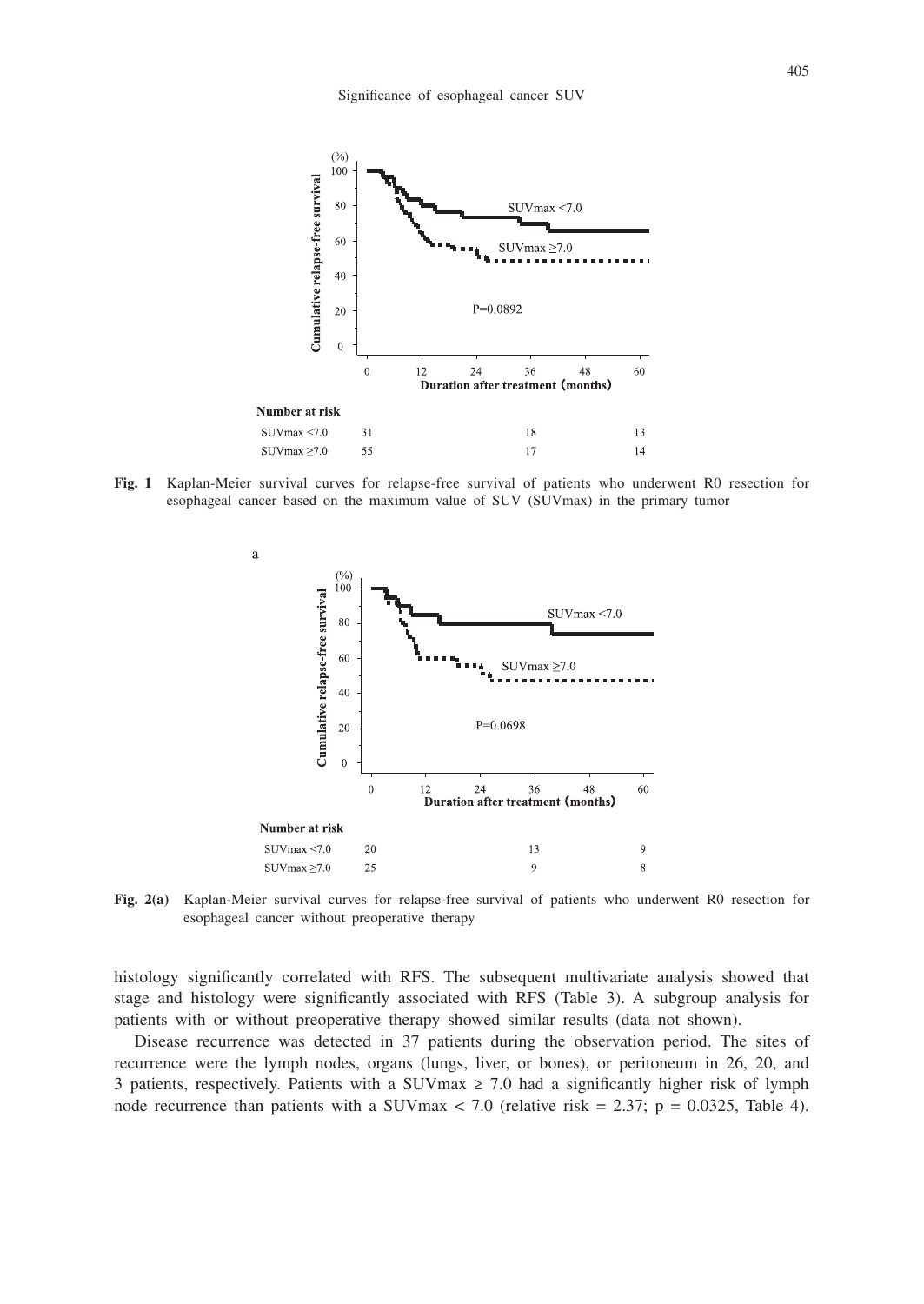

**Fig. 2(b)** Kaplan-Meier survival curves for relapse-free survival of patients who underwent R0 resection for esophageal cancer with preoperative chemo- or chemoradiotherapy

|                         |          | Relapse-free survival (RFS) according to the emileopathological factors<br>Univariate analysis |          |                       |                               |        |  |
|-------------------------|----------|------------------------------------------------------------------------------------------------|----------|-----------------------|-------------------------------|--------|--|
|                         |          |                                                                                                |          | Multivariate analysis |                               |        |  |
|                         |          | 5-y RFS<br>$(\%)$                                                                              | p        | Hazard<br>ratio       | 95%<br>confidence<br>interval | p      |  |
| Age                     |          |                                                                                                |          |                       |                               |        |  |
| < 65                    | $(n=41)$ | 52.2                                                                                           | 0.5444   |                       |                               |        |  |
| $\geq 65$               | $(n=45)$ | 55.0                                                                                           |          |                       |                               |        |  |
| Sex $(M : F)$           |          |                                                                                                |          |                       |                               |        |  |
| M                       | $(n=75)$ | 53.2                                                                                           |          |                       |                               |        |  |
| $\mathbf{F}$            | $(n=11)$ | 62.3                                                                                           | 0.6297   |                       |                               |        |  |
| Location                |          |                                                                                                |          |                       |                               |        |  |
| upper                   | $(n=19)$ | 50.4                                                                                           |          |                       |                               |        |  |
| middle                  | $(n=40)$ | 49.0                                                                                           | 0.3597   |                       |                               |        |  |
| lower                   | $(n=27)$ | 72.9                                                                                           |          |                       |                               |        |  |
| Tumor diameter (mm)     |          |                                                                                                |          |                       |                               |        |  |
| $<$ 40                  | $(n=42)$ | 67.4                                                                                           | 0.0158   | 1                     |                               |        |  |
| $\geq 40$               | $(n=44)$ | 42.2                                                                                           |          | 1.29                  | $0.61 - 2.79$                 | 0.5126 |  |
| Depth of tumor invasion |          |                                                                                                |          |                       |                               |        |  |
| pT1                     | $(n=33)$ | 77.5                                                                                           |          |                       |                               |        |  |
| pT2,3,4a                | $(n=53)$ | 39.6                                                                                           | 0.0009   |                       |                               |        |  |
| Lymph node metastasis   |          |                                                                                                |          |                       |                               |        |  |
| pN0                     | $(n=31)$ | 78.2                                                                                           |          |                       |                               |        |  |
| pN1                     | $(n=27)$ | 62.0                                                                                           |          |                       |                               |        |  |
| pN2                     | $(n=18)$ | 16.2                                                                                           | < 0.0001 |                       |                               |        |  |
| pN3                     | $(n=10)$ | 30.0                                                                                           |          |                       |                               |        |  |

**Table 3** Relapse-free survival (RFS) according to the clinicopathological factors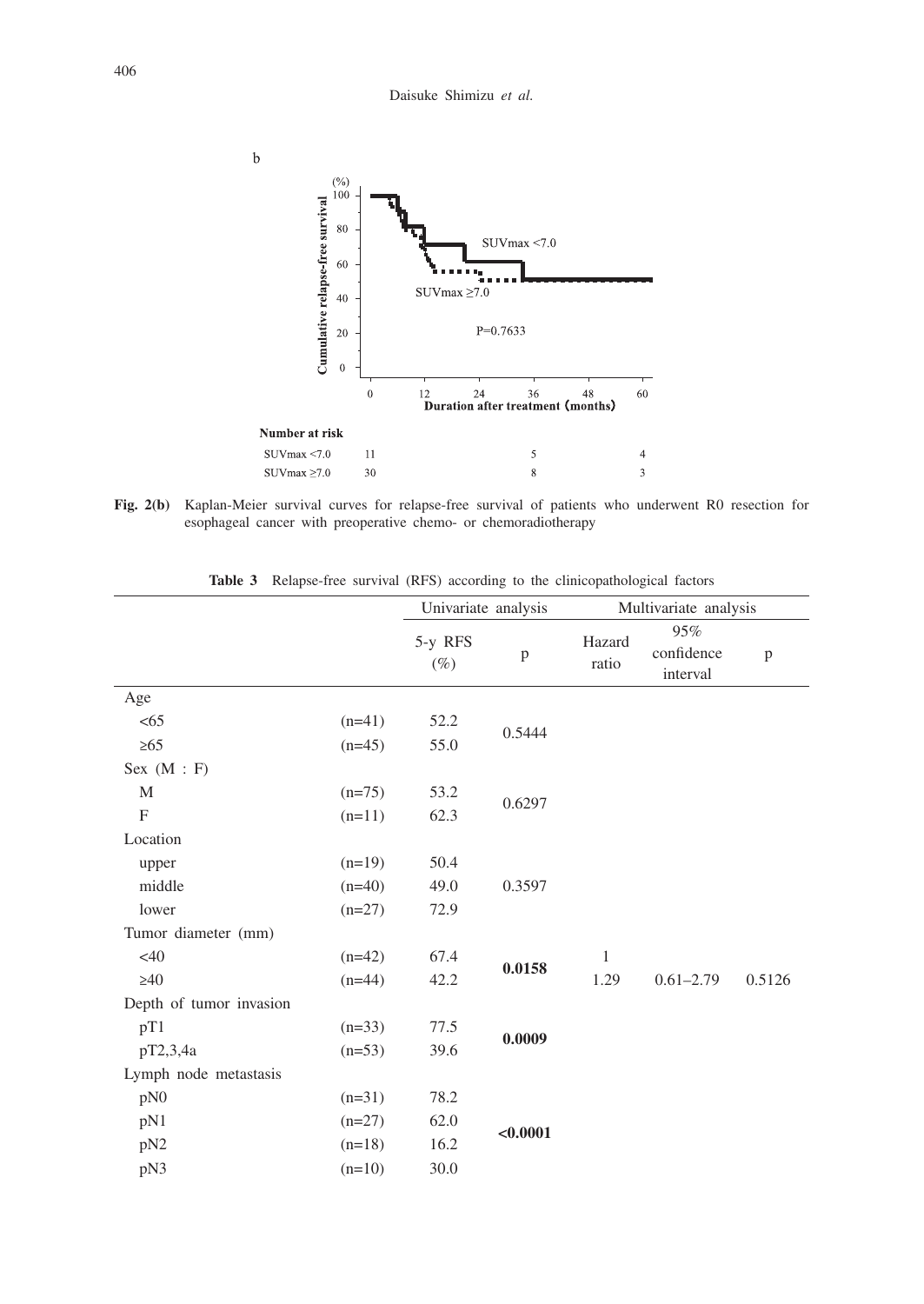| Stage                       |          |      |          |      |                |        |
|-----------------------------|----------|------|----------|------|----------------|--------|
| I                           | $(n=25)$ | 86.7 |          | 1    |                |        |
| П                           | $(n=18)$ | 63.3 | < 0.0001 | 3.44 | $0.88 - 16.74$ | 0.0763 |
| Ш                           | $(n=43)$ | 33.0 |          | 8.91 | 2.70-40.94     | 0.0001 |
| Histology                   |          |      |          |      |                |        |
| SCC <sup>a</sup>            | $(n=72)$ | 57.7 |          | 1    |                |        |
| $AC^b$                      | $(n=3)$  | 0.0  | 0.0023   | 6.10 | 1.38-19.35     | 0.0211 |
| others                      | $(n=11)$ | 46.7 |          | 2.03 | $0.67 - 5.10$  | 0.1916 |
| Preoperative therapy        |          |      |          |      |                |        |
| no                          | $(n=45)$ | 58.5 | 0.5129   |      |                |        |
| yes                         | $(n=41)$ | 49.7 |          |      |                |        |
| $\rm{SUVmax}$ <sup>c)</sup> |          |      |          |      |                |        |
| <7.0                        | $(n=31)$ | 65.8 | 0.0892   | 1    |                |        |
| $\geq 7.0$                  | $(n=55)$ | 48.4 |          | 0.86 | $0.37 - 2.16$  | 0.7399 |

Bold values indicate statistical significance (p<0.05).

a) SCC: squamous cell carcinoma, b) AC: adenocarcinoma, c) SUVmax: maximum standardized uptake value

Table 4 Relationship between SUVmax<sup>a)</sup> and recurrence sites

| $SUV$ max <sup>a)</sup> |                          | Lymph node |        |                          | Organ |        |    | Peritoneum |        |  |
|-------------------------|--------------------------|------------|--------|--------------------------|-------|--------|----|------------|--------|--|
|                         | $\overline{\phantom{m}}$ |            |        | $\overline{\phantom{0}}$ |       |        | _  | $\pm$      |        |  |
| 77.U                    | 26                       |            |        | 24                       |       |        | 29 |            |        |  |
| $\geq 7.0$              | 34                       |            | 0.0325 | 42                       |       | 0.9114 |    |            | 0.2609 |  |

Bold values indicate statistical significance  $(p<0.05)$ 

a) SUVmax: maximum standardized uptake value

### DISCUSSION

This study evaluated the prognostic significance of SUVmax in patients who underwent R0 esophagectomy for EC and revealed that patients with a SUVmax  $\geq$  7.0 tended to have a lower RFS and a significantly higher risk of lymph node recurrence than patients with a SUVmax < 7.0.

Compared to normal cells, cancer cells are characterized by active glycolytic pathways and increased expression of plasma membrane glucose transporter proteins, which facilitate glucose uptake. The uptake of the radiolabeled glucose analog FDG by cells throughout the body is similar to the uptake of glucose. FDG accumulates in cells, without being further metabolized, after phosphorylation. Thus, the accumulation of FDG is observed in tissues with an active glucose metabolism, such as cancer cells, and the visualization of this accumulation is used for detecting pathological changes. The FDG accumulation rates in tissues is quantified as SUVs.

Previous reports have associated high SUVs in the primary tumor with greater depths of tumor invasion and higher incidences of lymph node metastases.<sup>5,8,9,12)</sup> In our study, patients with deeper tumor invasion and higher tumors stages had higher SUVmax values. In addition, the RFS in patients with a SUVmax  $\geq 7.0$  tended to be lower than that in patients with a SUVmax  $\lt 7.0$ . However, the relationship between SUVmax and RFS in patients with preoperative treatment was weak, which may be due to down-staging during preoperative treatment. These findings are consistent with those of a previous study by Swisher *et al.*7)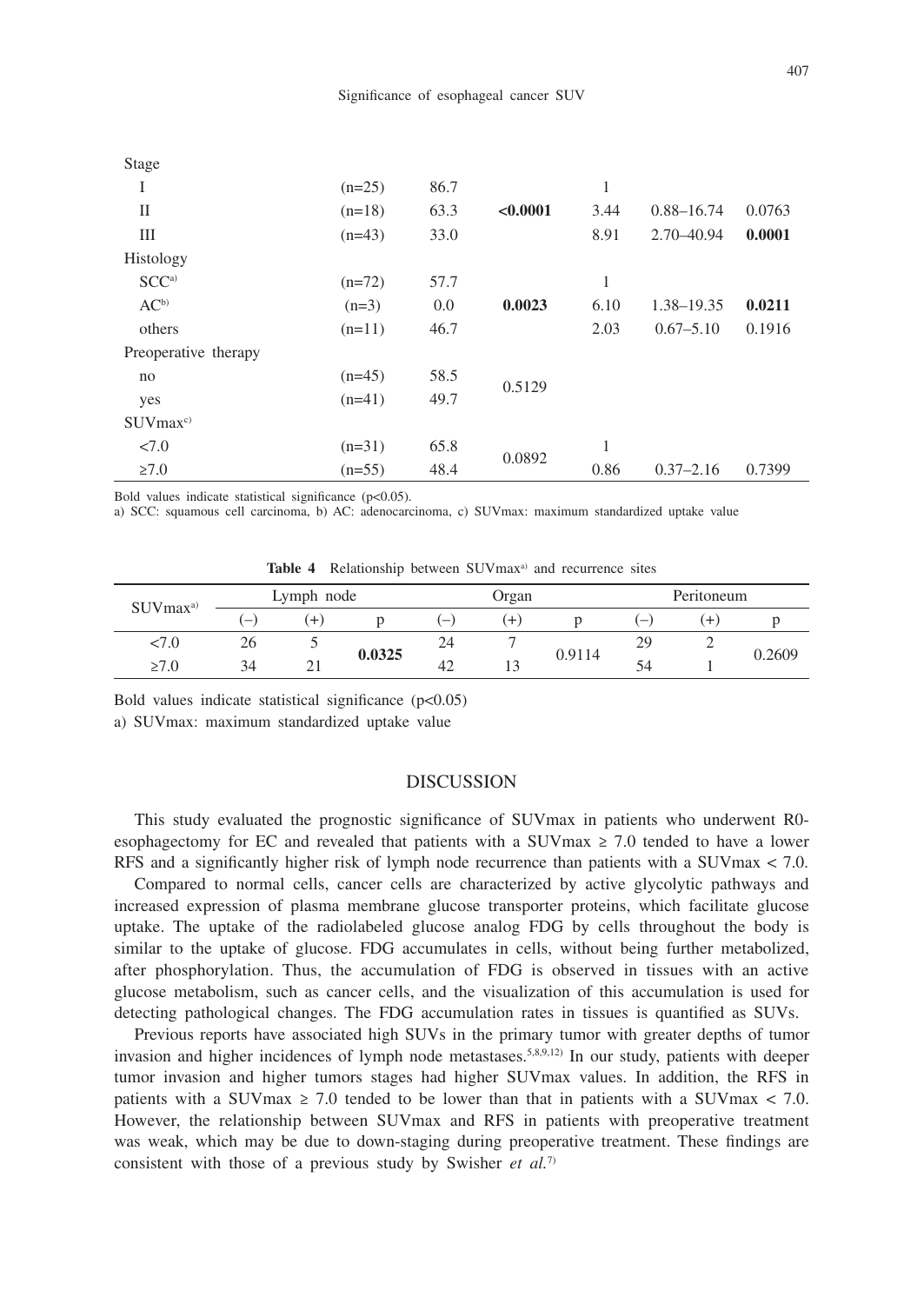Several studies have reported that high SUVs are associated with poor RFS or overall survival (OS) of patients with  $EC^{(4-12)}$  however, some studies have also shown no correlation between SUV and RFS or OS.13-16) The divergence of these results may be due to the different assessment methods that are used for SUV. Since SUVmax represents the value of 1 voxel and does not reflect the glucose metabolism of the entire tumor, SUVmax can be high even in situations when only some of the tissue has high glucose metabolism. On the other hand, metabolic tumor volume (MTV) is an indicator that reflects the size of the tissue that has a high rate of glucose metabolism. Total lesion glycolysis (TLG), which is the product of the mean SUV and MTV, reflects glucose metabolism of the entire tumor.<sup>16)</sup>

Our study showed that the risk of lymph node recurrence in patients with a SUVmax  $\geq 7.0$ was significantly higher than that in patients with a SUVmax < 7.0, although there were no significant associations between SUVmax and lymph node metastases in patients who did not receive preoperative treatment. Therefore, a high SUV may indicate the presence of lymphatic spread, which cannot be controlled by surgery.

We acknowledge that our study has several limitations. First, this was a retrospective study, which was conducted at a single institution, and the number of patients was limited, which inhibits generalization of our results and the robustness of our conclusions. It will be necessary to conduct a multi-institutional SUV assessment study that includes a large number of patients to confirm our results. Second, the present study included patients with several kinds of EC histology, and SUVmax of the primary tumor may be related to the tumor histology. Third, few patients underwent a preoperative PET scan after preoperative chemotherapy/ chemoradiotherapy, due to the high cost of FDG-PET. Therefore, we were unable to examine the relationship between SUVmax changes before and after preoperative treatment, or the relationship between postneoadjuvant therapy preoperative SUVmax and RFS. Previous reports have indicated that patients who experience decreased SUVs after preoperative treatment have favorable prognoses.<sup>20-22)</sup>

In conclusion, the SUVmax of EC that is obtained from FDG-PET, before esophagectomy, may serve as an indicator of RFS and lymph node recurrence. The results of our study have important clinical relevance, with respect to preoperative treatment and postoperative follow-up planning.

#### REFERENCES

- 1) Torre LA, Bray F, Siegel RL, Ferlay J, Lortet-Tieulent J, Jemal A. Global cancer statistics, 2012. *CA Cancer J Clin*, 2015; 65: 87–108.
- 2) Meyers BF, Downey RJ, Decker PA, Keenan RJ, Siegel BA, Cerfolio RJ, *et al.* The utility of positron emission tomography in staging of potentially operable carcinoma of the thoracic esophagus: results of the American College of Surgeons Oncology Group Z0060 trial. *J Thorac Cardiovasc Surg*, 2007; 133: 38–45.
- 3) Flamen P, Lerut A, Van Cutsem E, De Wever W, Peeters M, Stroobants S, *et al.* Utility of positron emission tomography for the staging of patients with potentially operable esophageal carcinoma. *J Clin Oncol*, 2000; 18: 3202–3210.
- 4) Fukunaga T, Okazumi S, Koide Y, Isono K, Imazeki K. Evaluation of esophageal cancers using fluorine-18-fluorodeoxyglucose *PET. J Nucl Med*, 1998; 39: 1002–7.
- 5) Kato H, Kuwano H, Nakajima M, Miyazaki T, Yoshikawa M, Ojima H, *et al.* Comparison between positron emission tomography and computed tomography in the use of the assessment of esophageal carcinoma. *Cancer*, 2002; 94: 921–928.
- 6) Choi JY, Jang HJ, Shim YM, Kim K, Lee KS, Lee KH, *et al.* 18F-FDG PET in patients with esophageal squamous cell carcinoma undergoing curative surgery: prognostic implications. *J Nucl Med*, 2004; 45: 1843–1850.
- 7) Swisher SG, Erasmus J, Maish M, Correa AM, Macapinlac H, Ajani JA, *et al.* 2-Fluoro-2-deoxy-D-glucose positron emission tomography imaging is predictive of pathologic response and survival after preoperative chemoradiation in patients with esophageal carcinoma. *Cancer*, 2004; 101: 1776–1785.